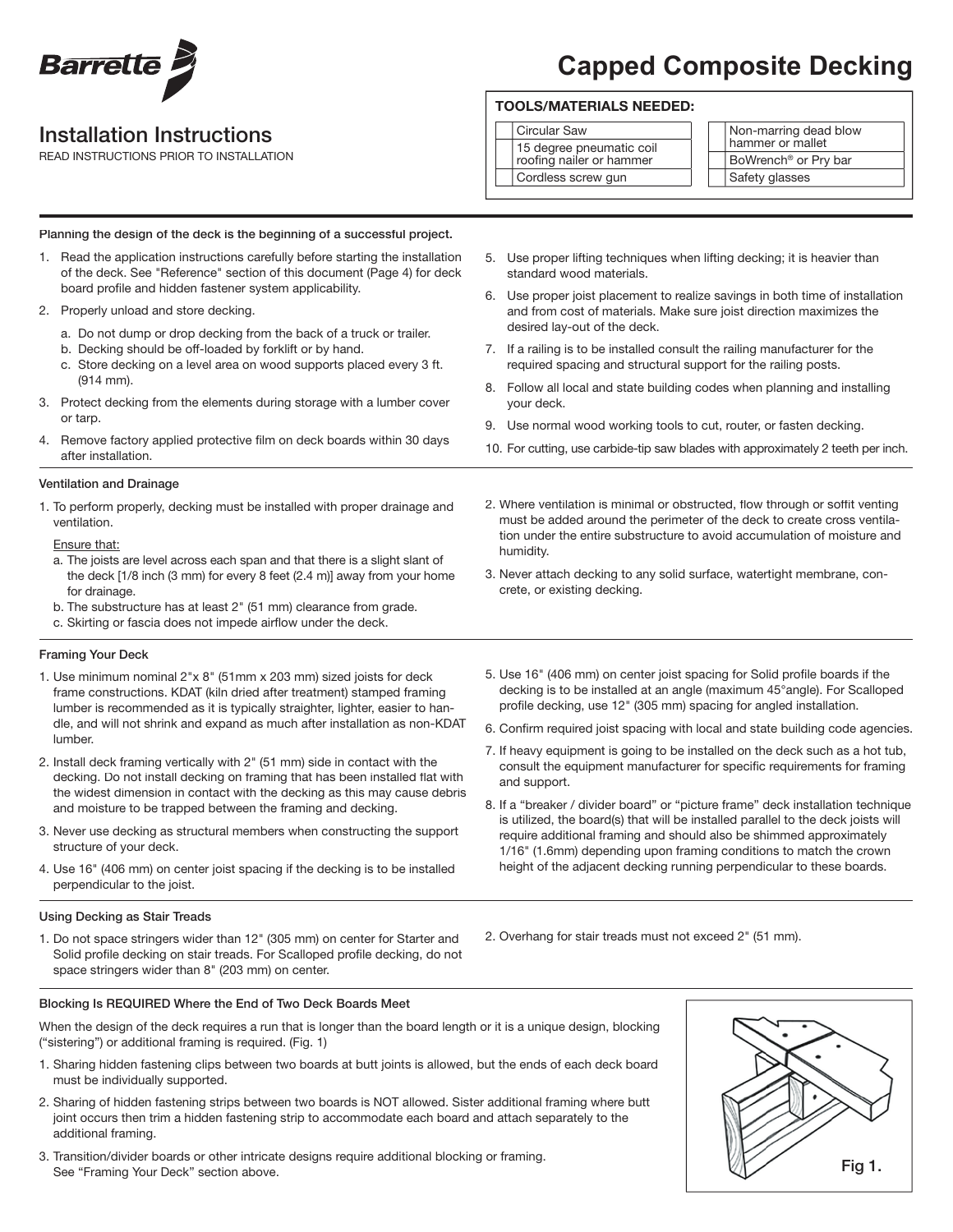#### Board Spacing or Gapping

All decking expands and contracts slightly as a result of temperature change.

1. When installing Solid or Scalloped profile deck boards using any of the fastening methods outlined below…

 Always space boards to provide the following minimum gaps to allow for these changes:

- a. Side to Side… 3/16" (4.8 mm). (Hidden fastening clips and hidden fastening strips will automatically set this spacing)
- b. End to End… typically 3/16" (4.8mm depending on board length and temperature (see Chart 1 - "Deck Spacing").
- c. Structure… typically 1/4" (6.4mm) between all decking and any structure or post (see Chart 1 - "Deck Spacing").

#### *NOTE:*

If the deck is located near or around a tree, be sure to allow for future growth of the tree.

#### Color and Orientation of Deck Boards

We recommend that you lay out the deck boards before final installation to ensure an acceptable color mix. Hardwood colors feature a variegated appearance with contrasting light and dark shades of color. Laying out a preferred pattern of deck boards before installation will help to achieve a desired appearance.

#### Deck Board Fastening Methods

There are three methods that can be used to fasten Solid and Scalloped profile decking.

#### 1. Hidden Fastening Strip System.

- a. *NOTE:* Outer edge (Starter) and divider boards that run perpendicular to the main rows of deck boards will require additional framing and should be shimmed approximately 1/8" (3.2 mm) to match the crown of the adjoining boards and the thickness of the hidden fastening strips. These boards should be fastened every 16" (404mm) using two #10 x 2-3/4" color-matched capped composite deck screws or the Cortex® colormatched plug system (Solid and Starter profiles only).
- b. Locate the first deck board at outer rim joist away from the house or structure and work towards the house. For outer edge board installation (Starter, Solid, or Scalloped profile), do not overhang the board more than 1" (25 mm) widthwise or 2" (51 mm) lengthwise. For a standard 1" (25 mm) overhang, measure and mark a location 22" (559 mm)\* from the outer rim joist on the outermost joists that run perpendicular to that joist and snap a chalk line across the entire length of the deck. Position the hidden fastening strips with one edge along chalk line and fasten the first row of strips to each joist with a 1-1/4" (32 mm) stainless steel ring shank roofing nail using 2 nails between each set of clips. (locate nails approximately 3/4" (19 mm) from each clip with a total of 8 nails per each four board strip). *NOTE:* the side tabs on all of the strips should be orientated on the same side of the joists and flush against the joist to allow for linking subsequent strips together along each row of clips. Trim the overhang of the first row of hidden fastening strips flush with the outer rim joist. Slide the outer deck board securely into the first clip (ensure it is properly engaged in the groove of the board) and screw down the opposite, outer edge of the board at each joist location using color-matched, capped composite deck screws or the Cortex® color-matched plug system (Solid and Starter profiles only).

#### Deck Spacing (Chart #1)

Capped composite decking will expand and contract slightly due to temperature change. Use the chart below to determine the spacing between board ends. A gap of at least 1/4" (6.4mm) is recommended between deck boards and fixed elements like foundations, walls, pool edges, etc. If the deck is located near or around a tree, be sure to allow for future growth of the tree.

| Temperature at Install (°F) |       |           |           |          |  |
|-----------------------------|-------|-----------|-----------|----------|--|
| $40 - 55$                   | 56-70 | 71-95     | 96-110    | Over 110 |  |
| 1/4"                        | 3/16" | 1/8"      | 1/16"     | 1/32"    |  |
| Temperature at Install (°C) |       |           |           |          |  |
|                             |       |           |           |          |  |
| $4 - 13$                    | 14-21 | $22 - 35$ | $36 - 43$ | Over 43  |  |

#### *NOTE:*

The semi-gloss surface of the decking will weather to a natural matte finish over time.

- c. Once the first 4 boards have been installed into the outer hidden fastening strip and proper alignment has been confirmed (measured for "square" on joists), position the remaining strips and fasten until all of the joists have been covered. For elevated decks, install hidden fastening strips in 4 board increments as an added safety precaution. An interlocking tab is located at the end of each strip to allow for proper spacing along the length of each joist. The strip closest to house or structure will likely need to be trimmed and the final board fastened in a similar manner as the first board.
- d. Measure and trim each deck board to your desired length and place one edge of the board into the side of the hidden fastening strip adjacent to a previously installed board. Step down (or tap with a non-marring rubber mallet) on the opposite elevated edge of the board to secure it in place. You should hear an audible "click" sound as the clip engages with the groove on the edge of board. If a board does not properly engage the clip while stepping down on the elevated edge, strike the board adjacent at a 45 degree angle to the clip with a non-marring dead blow rubber mallet to secure it in place. Repeat this process until all deck boards have been installed.

#### Helpful hints:

- Store strips indoors before use. The strips install best between 40°F and 80°F (4°C and 27°C).
- Use a non-marring dead blow or rubber mallet to set the leading edge of the deck boards into the clips prior to stepping down on the opposite edge of the board. Tapping the boards at a 45 degree angle on the high edge works best.
- If "re-skinning" a deck, ensure that all joists are level to each other before installing the hidden fastening strip system. If not level, shim or shave joists as needed to get them within 1/8" (3.2 mm).
- Walking along joists and non-secured deck boards can be dangerous and is therefore not recommended.
- \* When using a thicker fascia board (greater than our standard 1/2" fascia), adjust the alignment chalk line for the first course of strips accordingly.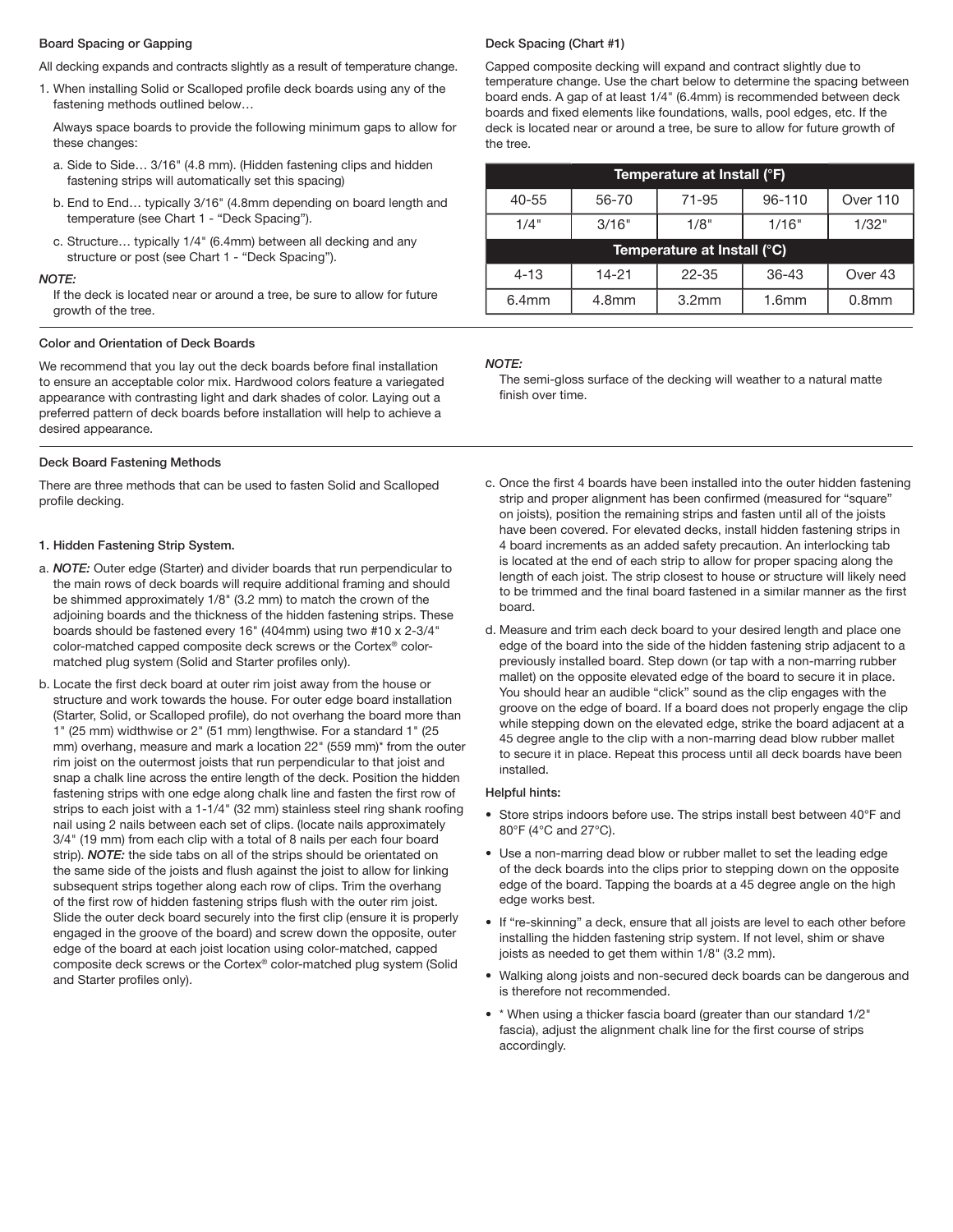#### 2. The Hidden Fastening Clip System.

- a. Install a Starter profile board using capped composite deck screws 5/8" (16 mm) from the outer board edge. Screw down the outer edge of the Starter profile board at every joist location. Using #10 x 2-3/4" color matched, capped composite deck screws (similar to Starborn® Deckfast Cap-tor xd or FastenMaster® TrapEase 3) or the Cortex® color-matched plug system in a grooved profile decking installation.
- b. Do not overhang Starter profile boards over joists by more than 1" (25 mm) widthwise and 2" (51 mm) lengthwise.
- c. Always place one hidden fastening clip in the slot in the board edge at every joist, between deck boards, regardless of the joist spacing. (Side to side spacing is maintained by the hidden fastening clips.)
- d. Use a #7 x 2-1/4" stainless steel screw through the center of the hidden fastening clip at a 90° angle (or use a hidden fastening clip with a preinstalled #7 x 2 ¼" star drive trim head screw).
- e. Starting at one end... slide the next Solid or Scalloped profile board onto the exposed hidden fastening clip® Clips of the first board and install a single hidden fastening clip at one end of the out-board edge to hold the board in place.
- f. While standing on the new board and straddling each joist, pound it tight into the clip with a non-marring dead blow hammer. Repeat steps "c" through "f" for the remaining boards, installing hidden fastening clip at each joist.
- g. Always face-fasten the outer most edge of the first and last board with capped composite deck screws or the Cortex® plug system (Solid and Starter profiles only).

#### Helpful Hints:

- Store hidden fastening clip indoors before use. Hidden fastening clip install best between 40°F and 80°F (4°C and 27°C).
- Use a non-marring dead blow hammer as necessary to tap the hidden fastening clip into the slot.
- A non-marring dead blow hammer or BoWrench® tool can also be used to help secure the next Solid or Scalloped profile board into place.
- If the joists are uneven, apply pressure to the deck board where it does not touch the joist. As pressure is being applied, tap the board into the hidden fastening clip using the non-marring dead blow hammer.
- In the case of a low joist, shim the hidden fastening clip as necessary to seat in the slot in the edge of the deck board.
- Take a measurement of the total width of the installed boards to make sure they are parallel every 3-4 courses
- Walking along joists and non-secured deck boards can be dangerous and is therefore not recommended.

#### Fascia and Riser Board Installation

- 1. Fasten fascia and riser boards using #8 x 2" stainless steel capped composite deck screws or #9 x 1-7/8" fascia screws (similar to the Starborn Deckfast Fascia System). Use three fasteners equally spaced across the width of the fascia board at the top, middle and bottom locations of the board (2 fasteners for riser board) and spaced approximately every 12" (305mm) along the length of the board. Never place fasteners closer than 5/8" (16 mm) from the edge or ends of the board.
- 2. When decking boards are installed picture framing the deck, fasten the fascia board to the rim joist, leaving a 1/8" (3.2 mm) gap between the top of the fascia and the bottom of the deck boards. Decking boards should not overhang the outer rim joists by more than 2" (51 mm).
- 3. When decking boards are installed without picture framing the deck, trim the deck boards so they run past the outer rim joists by less than 2" (51 mm). Fasten the fascia board to the rim joist, leaving a 1/8" (3.2 mm) gap between the top of the fascia and the bottom of the deck boards. *Do not extend fascia to cover deck board ends.*
- 3. Installing Solid, Scalloped, and Starter profile decking via surface screws method using capped composite decking screw fasteners or the Cortex Hidden Fastener System:
- a. Use #10 x 2-3/4" capped composite deck screws when installing Solid or Scalloped profile decking. (Similar to Starborn® Deckfast Cap-Tor xd or FastenMaster® TrapEase 3 color matched capped composite deck screws. Both are available at local building product retailers.)
- b. When using non-capped composite decking fasteners (as outlined above), pre-drill and countersink for the screw size (#8 x 2-1/2" typical.)
- c. Two fasteners are required at each joist, one on each side of the board, regardless of the joist spacing.
- d. Drive fasteners straight and directly through the deck boards at a 90° angle to the decking surface. Do not "toe nail" or drill at an angle.
- e. Never place fasteners closer than 5/8" (16 mm) from the edge or ends of the board.
- f. For the best appearance, use a white chalk line to ensure straight fastener lines. Colored chalk can stain the decking and can be very difficult to remove.
- g. When using the Cortex® Hidden Fastening System (for Solid & Starter profiles only) with surface screws and plugs, please refer to the instructions inside the box to ensure the most up-to-date installation method.

#### Helpful Hints:

- In the case of a low joist, shim the deck board as necessary before securing the deck board.
- Take a measurement of the total width of the installed boards to make sure they are parallel every 3-4 courses
- Walking along joists and non-secured deck boards can be dangerous and is therefore not recommended.



*NOTE:*

When using fascia to cover joists wider than 11-1/2" (292 mm), either stack multiple layers of fascia or use a combination of fascia boards, deck boards and 2x4s as accents to create a unique look. (Fig. 2)